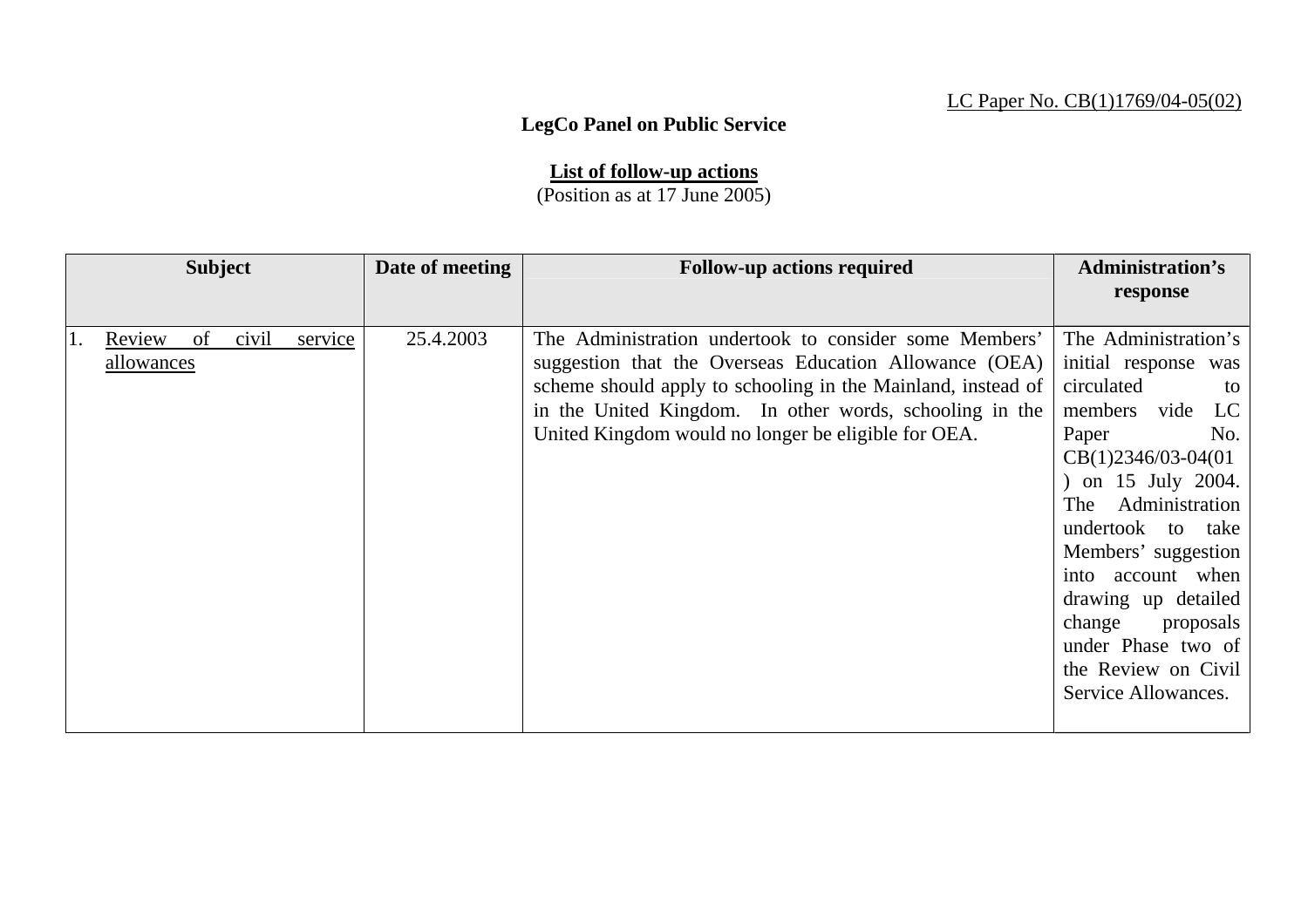|    | <b>Subject</b>                                                                                           | Date of meeting | <b>Follow-up actions required</b>                                                                                                                                                                                                                                                                                                                                                                                                                                                         | <b>Administration's</b><br>response                                                                                                                                                                    |
|----|----------------------------------------------------------------------------------------------------------|-----------------|-------------------------------------------------------------------------------------------------------------------------------------------------------------------------------------------------------------------------------------------------------------------------------------------------------------------------------------------------------------------------------------------------------------------------------------------------------------------------------------------|--------------------------------------------------------------------------------------------------------------------------------------------------------------------------------------------------------|
| 2. | Service<br>Civil<br>Customer<br>Service Award Scheme                                                     | 21.12.04        | The Administration undertook to consider a member's<br>proposal of putting in place a new award scheme to commend<br>those retired civil servants who had participated in voluntary<br>and/or charitable activities after their retirement, and to<br>provide a paper to report the outcome to the Panel in due<br>course.                                                                                                                                                                | The Administration's<br>response awaited.                                                                                                                                                              |
| 3. | Review<br>of<br>policy<br>on<br>post-service employment of<br>former<br>directorate<br>civil<br>servants | 21.3.05         | The Administration undertook to take the following actions:<br>To provide information on the existing policy and<br>(a)<br>mechanism governing post-retirement employment of<br>former non-directorate civil servants;<br>To seek legal advice on a member's request for<br>(b)<br>information on the approved applications where the<br>former directorate officers are involved, directly or<br>indirectly, in the bidding for any government land,<br>property, projects or contracts; | The Administration's<br>response to items (a)<br>to (b) and its initial<br>response to (c) was<br>circulated<br>to<br>members vide<br>LC<br>Paper<br>No.<br>$CB(1)1514/04-05(01)$<br>) on 11 May 2005. |
|    |                                                                                                          |                 | To seek legal advice on a member's suggestion that the<br>(c)<br>approval for<br>applications<br>for post-retirement<br>employment by directorate officers be deferred until the<br>implementation of the revised mechanism, and consider<br>in what ways the processing of applications for<br>post-retirement employment could be enhanced between<br>now and the implementation of the revised mechanism;<br>and                                                                       | The Administration's<br>further response to<br>item<br>(c)<br>was<br>circulated<br>to<br>members<br>vide<br>LC<br>Paper<br>No.<br>$CB(1)1614/04-05(01)$<br>) on 23 May 2005.                           |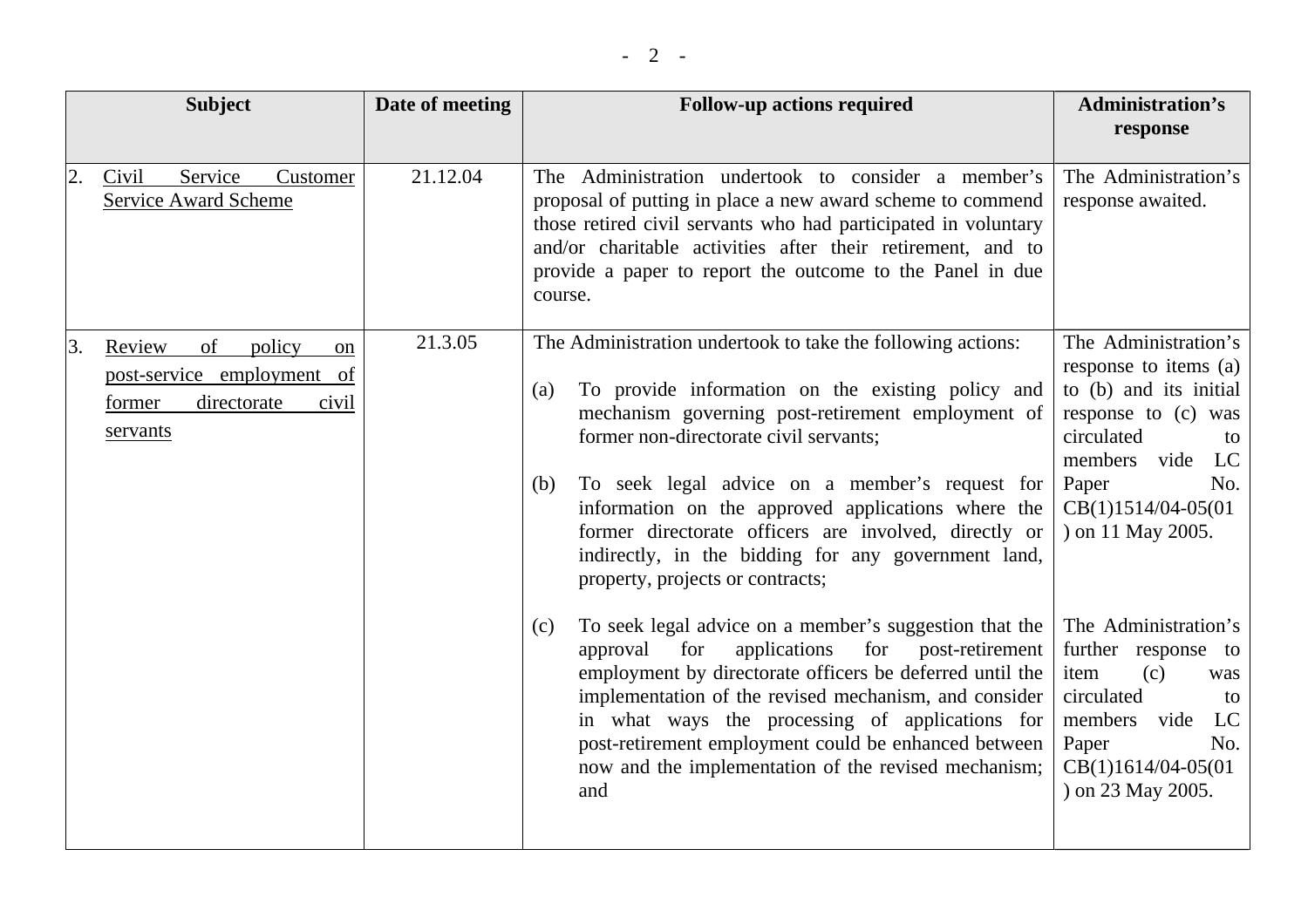| <b>Subject</b> | Date of meeting | <b>Follow-up actions required</b>                                                                                                                                                                                                                                                                                                                                                                                                                                                                                                                                                                          | <b>Administration's</b>                                                                                                                            |
|----------------|-----------------|------------------------------------------------------------------------------------------------------------------------------------------------------------------------------------------------------------------------------------------------------------------------------------------------------------------------------------------------------------------------------------------------------------------------------------------------------------------------------------------------------------------------------------------------------------------------------------------------------------|----------------------------------------------------------------------------------------------------------------------------------------------------|
|                |                 |                                                                                                                                                                                                                                                                                                                                                                                                                                                                                                                                                                                                            | response                                                                                                                                           |
|                |                 | To provide written response to the following motion<br>(d)<br>passed at the Panel meeting:<br>"本事務委員會不接受公務員事務局《有關前<br>房屋署副署長/房屋局副局長鍾麗幗女士退休<br>後就業事宜》的調查報告,以及要求政府就該<br>事件進行獨立調查,並向立法會和公眾提交報<br>告。"<br>(English translation)<br>"That this Panel does not accept the Civil Service"<br>Bureau's investigation report on "Post-retirement<br>Employment of Ms Elaine Chung, Former Deputy<br>Director of Housing/Deputy Secretary for Housing", and<br>requests the Government to conduct an independent<br>investigation into the matter and present a report to the<br>Legislative Council and the public." | The Administration's<br>response to (d) was<br>circulated<br>to<br>members vide<br>LC<br>Paper<br>No.<br>CB(1)1263/04-05(01<br>) on 13 April 2005. |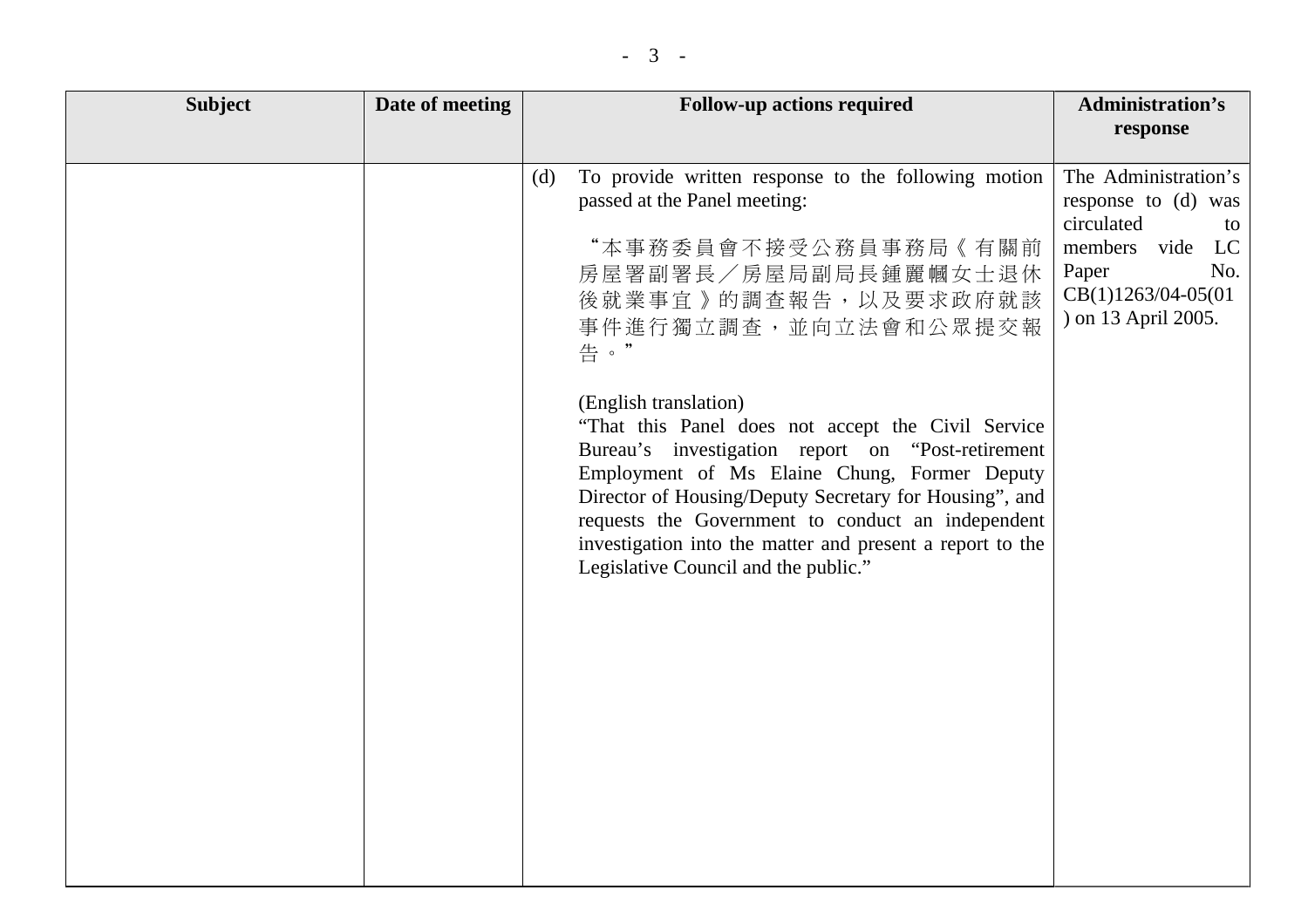|    | <b>Subject</b>                                                 | Date of meeting | <b>Follow-up actions required</b>                                                                                                                                                                                                                                                                                                                                                   | <b>Administration's</b><br>response       |
|----|----------------------------------------------------------------|-----------------|-------------------------------------------------------------------------------------------------------------------------------------------------------------------------------------------------------------------------------------------------------------------------------------------------------------------------------------------------------------------------------------|-------------------------------------------|
|    |                                                                |                 |                                                                                                                                                                                                                                                                                                                                                                                     |                                           |
| 4. | Employment<br>of<br>non-civil<br>service contract (NCSC) staff | 18.4.05         | The Administration was requested to take the following<br>actions:                                                                                                                                                                                                                                                                                                                  | The Administration's<br>response awaited. |
|    |                                                                |                 | To review the policy governing the employment of<br>(a)<br>NCSC staff and provide written response to the<br>following motion passed at the Panel meeting:                                                                                                                                                                                                                          |                                           |
|    |                                                                |                 | "本事務委員會促請政府立即研究把長期<br>僱用的非公務員合約職位納入常額編制之<br>內,改為長期聘用,並在7月前提交研究結<br>果。"                                                                                                                                                                                                                                                                                                              |                                           |
|    |                                                                |                 | (English translation)<br>"That this Panel urges the Government to<br>immediately study the inclusion of the posts filled by<br>non-civil service contract staff over a period of time<br>in the permanent establishment by converting them to<br>posts in respect of which appointment is offered on a<br>long-term basis, and to present the outcome of the<br>study before July." |                                           |
|    |                                                                |                 | In connection with item (a) above, to make reference to<br>(b)<br>the recent arrangements of the Hospital Authority for<br>offering appointment on a long-term basis to its contract<br>staff.                                                                                                                                                                                      |                                           |
|    |                                                                |                 | To provide the list of NCSC posts by bureau/department.<br>(c)                                                                                                                                                                                                                                                                                                                      |                                           |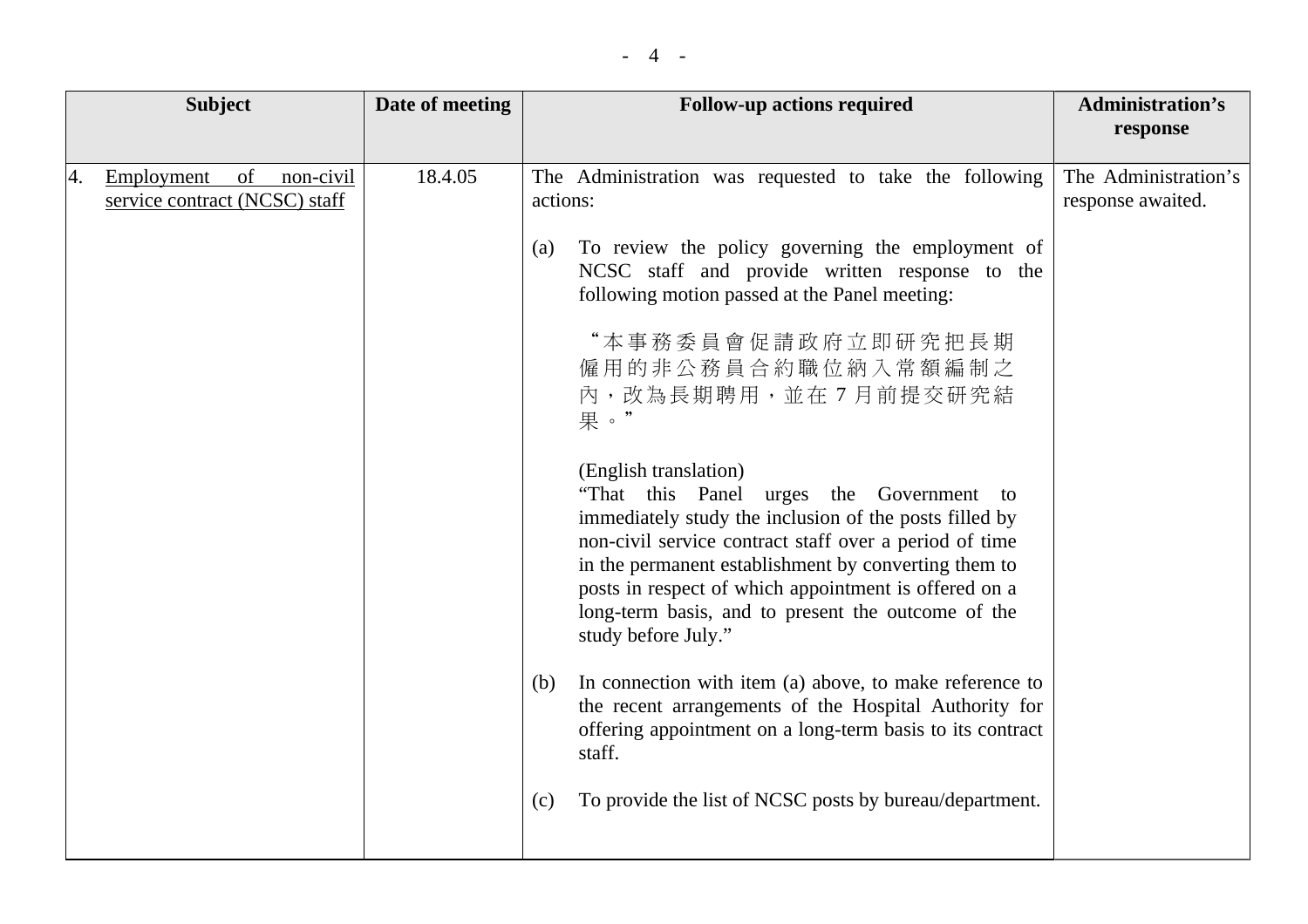| <b>Subject</b> | Date of meeting | <b>Follow-up actions required</b>                                                                                                                                                                                                                                                                                                                                                                                                                                                                                                                                                                                                                                                                                                                                                                                     | <b>Administration's</b><br>response |
|----------------|-----------------|-----------------------------------------------------------------------------------------------------------------------------------------------------------------------------------------------------------------------------------------------------------------------------------------------------------------------------------------------------------------------------------------------------------------------------------------------------------------------------------------------------------------------------------------------------------------------------------------------------------------------------------------------------------------------------------------------------------------------------------------------------------------------------------------------------------------------|-------------------------------------|
|                |                 |                                                                                                                                                                                                                                                                                                                                                                                                                                                                                                                                                                                                                                                                                                                                                                                                                       |                                     |
|                |                 | For each NCSC post, to provide the following<br>(d)<br>information:                                                                                                                                                                                                                                                                                                                                                                                                                                                                                                                                                                                                                                                                                                                                                   |                                     |
|                |                 | Which of the following three types of service needs<br>(1)<br>that the NCSC post was created for:<br>• To meet service need that was short-term or did<br>not require keeping staff on a long-term basis;<br>• To meet service need that required staff on a<br>part-time basis;<br>• To meet service need where the mode of delivery<br>of the service was under review or likely to be<br>changed.<br>(ii) For those NCSC posts which were created to meet<br>service need where the mode of delivery of the<br>service was under review or likely to be changed, to<br>provide the target date for completing the review;<br>(iii) When the NCSC post was created and the planned<br>duration of the post (e.g. one year, two years, three<br>years); and<br>(iv) Length of the contract offered to the NCSC staff |                                     |
|                |                 | occupying the post and years of service of the staff<br>concerned.                                                                                                                                                                                                                                                                                                                                                                                                                                                                                                                                                                                                                                                                                                                                                    |                                     |
|                |                 | To provide a breakdown of the number and percentage<br>(e)<br>of NCSC staff with monthly salary below \$8,000 (e.g.<br>below \$3,000\$3,000 to 3,999, \$4,000 to \$4,999, and<br>\$5,000 to \$5,999, etc.) (Annex B to the paper provided<br>Administration<br>the<br>No.<br>by<br>(LC)<br>Paper<br>$CB(1)1248/04-05(03)).$                                                                                                                                                                                                                                                                                                                                                                                                                                                                                           |                                     |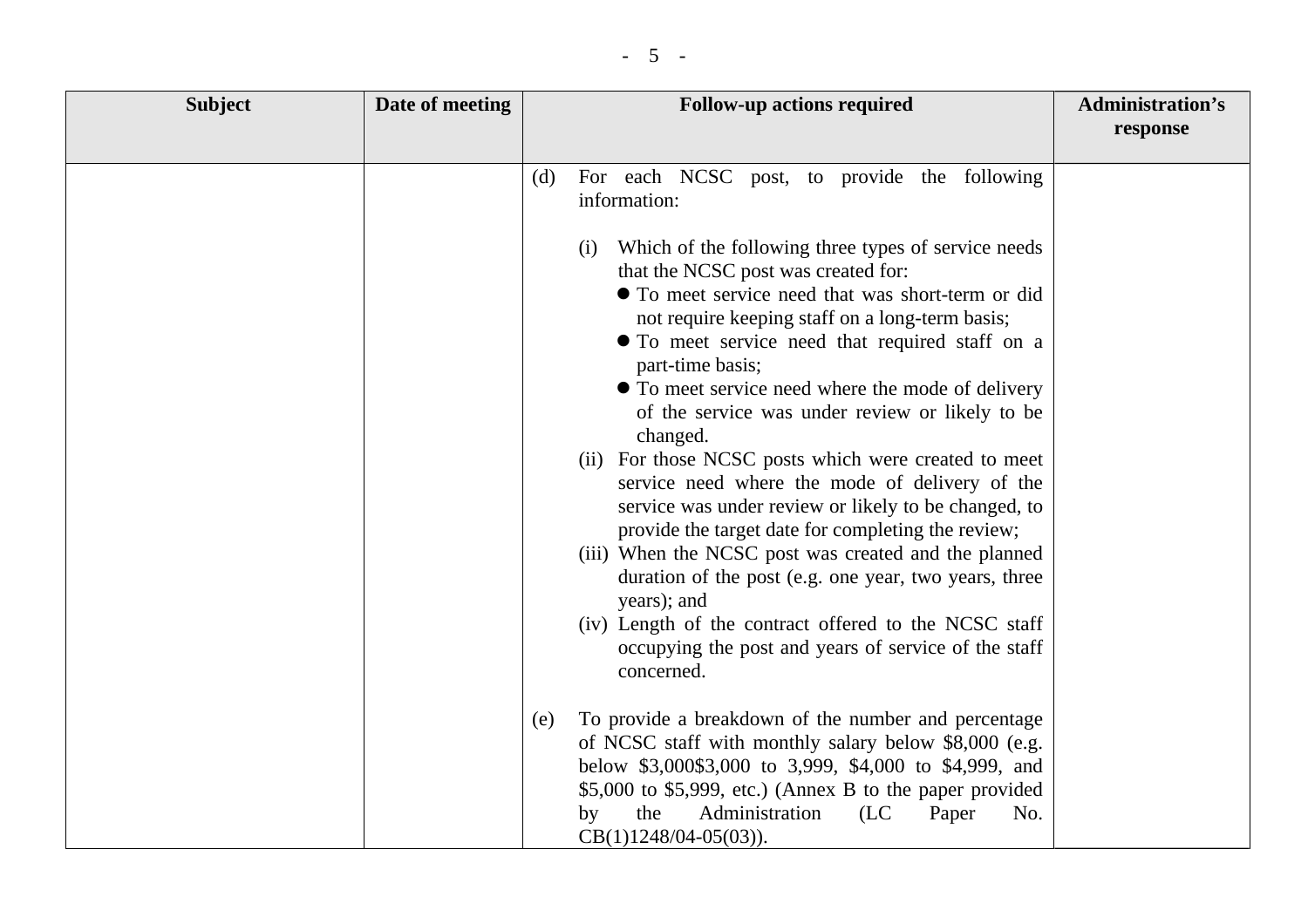|    | <b>Subject</b>                                                                                      | Date of meeting | <b>Follow-up actions required</b>                                                                                                                                                                                                                                                                                                                                                                                                                                                                                                                                                                                                                                                               | <b>Administration's</b><br>response                                                                                                              |
|----|-----------------------------------------------------------------------------------------------------|-----------------|-------------------------------------------------------------------------------------------------------------------------------------------------------------------------------------------------------------------------------------------------------------------------------------------------------------------------------------------------------------------------------------------------------------------------------------------------------------------------------------------------------------------------------------------------------------------------------------------------------------------------------------------------------------------------------------------------|--------------------------------------------------------------------------------------------------------------------------------------------------|
|    |                                                                                                     |                 | To provide the Panel with a regular update on the<br>(f)<br>employment of NCSC staff once every six months.                                                                                                                                                                                                                                                                                                                                                                                                                                                                                                                                                                                     |                                                                                                                                                  |
| 5. | Measures for managing cases<br>misconduct<br>of<br>and<br>under-performance in the civil<br>service | 20.5.05         | The Administration undertook to provide the following<br>information:<br>Number of cases received by the Civil Service Bureau in<br>(a)<br>the past 12 months in relation to complaints lodged by<br>civil servants against their supervisors on unfair or<br>improper management; and<br>Number of disciplinary cases in the past three years<br>(b)<br>where interdiction were ordered during the period of<br>disciplinary proceedings with a breakdown as follows:<br>(i) Number of cases where pay was suspended during<br>the interdiction period; and<br>Number of cases where pay was not suspended<br>(ii)<br>during the interdiction period and the maximum<br>length of such period. | The Administration's<br>response<br>was<br>circulated<br>to<br>members<br>vide<br>LC<br>No.<br>Paper<br>CB(1)1783/04-05(01<br>) on 14 June 2005. |
| 6. | of<br>Impact<br>government<br>outsourcing<br>programme<br><sub>on</sub><br>civil servants           | 20.5.05         | The Administration was requested to consider providing<br>(a)<br>the following information:<br>Amount of savings achieved through government<br>(i)<br>outsourcing programmes in 2004-05 in terms of<br>administration cost and staff cost respectively; and                                                                                                                                                                                                                                                                                                                                                                                                                                    | The Administration's<br>response<br>was<br>circulated<br>to<br>members<br>LC<br>vide<br>No.<br>Paper<br>CB(1)1795/04-05(01<br>) on 15 June 2005. |